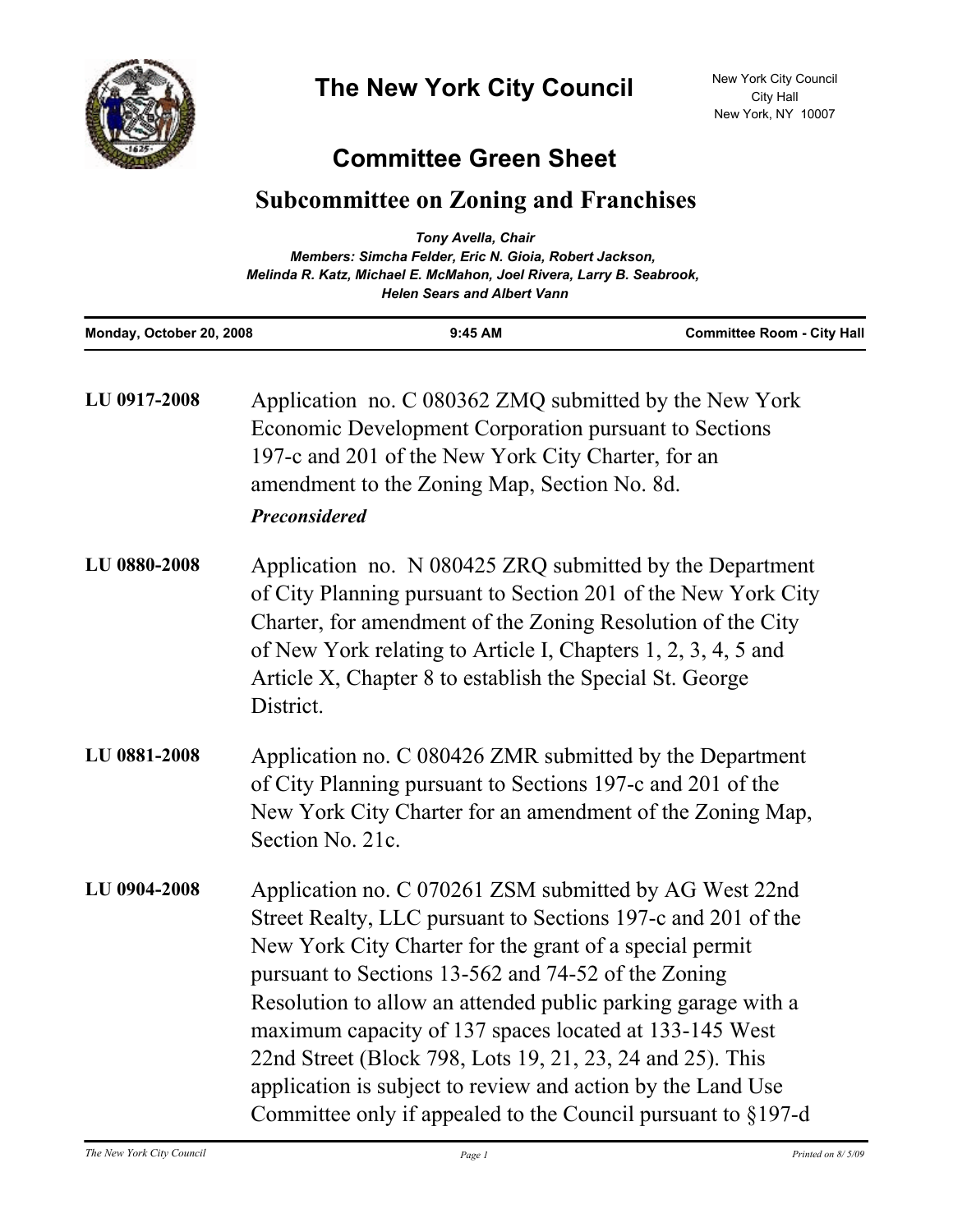(b)(2) of the Charter or called up by vote of the Council pursuant to §197-d (b)(3) of the Charter.

- Application no. N 080297 ZRM submitted by the Department of City Planning pursuant to Section 201 of the New York City Charter, for amendment of the Zoning Resolution of the City of New York, concerning Section 111-104 relating to the Special Tribeca Mixed Use District. **LU 0905-2008**
- Application no. N 080363 ZRQ submitted by the Department of City Planning pursuant to Section 201 of the New York City Charter, for amendment to the Zoning Resolution of the City of New York concerning the addition Article XII, Chapter 5, (Special Southern Hunters Point District), to establish a special district and modify related regulations. **LU 0906-2008**
- Application no. C 080364 PPQ, pursuant to §197-c of the New York City Charter, for the acquisition of property located at 2nd Street (Block1, Lots 1 and 10; Block 5, lot 1; Block 6, Lots 1,2 and 14); the bed of 54th Avenue between 2nd Street and the East River; and the bed of 55th Avenue between 2nd Street and the East River. **LU 0907-2008**
- Application no. C 080365 HAQ, an Urban Development Action Area Designation and Project known as Hunter's Point South and the disposition of city owned property, Community Board 2, Borough of Queens, Council District no. 26. This matter is subject to Council Review and action pursuant to §197-c and §197-d of the New York City Charter and Article 16 of the General Municipal Law. **LU 0908-2008**
- Application no. C 080276 MMQ submitted by the New York City Economic Development Corporation, pursuant to §197-c and 199 of the New York City Charter and Section 5-430 of the Administrative Code an amendment of the City Map, **LU 0909-2008**